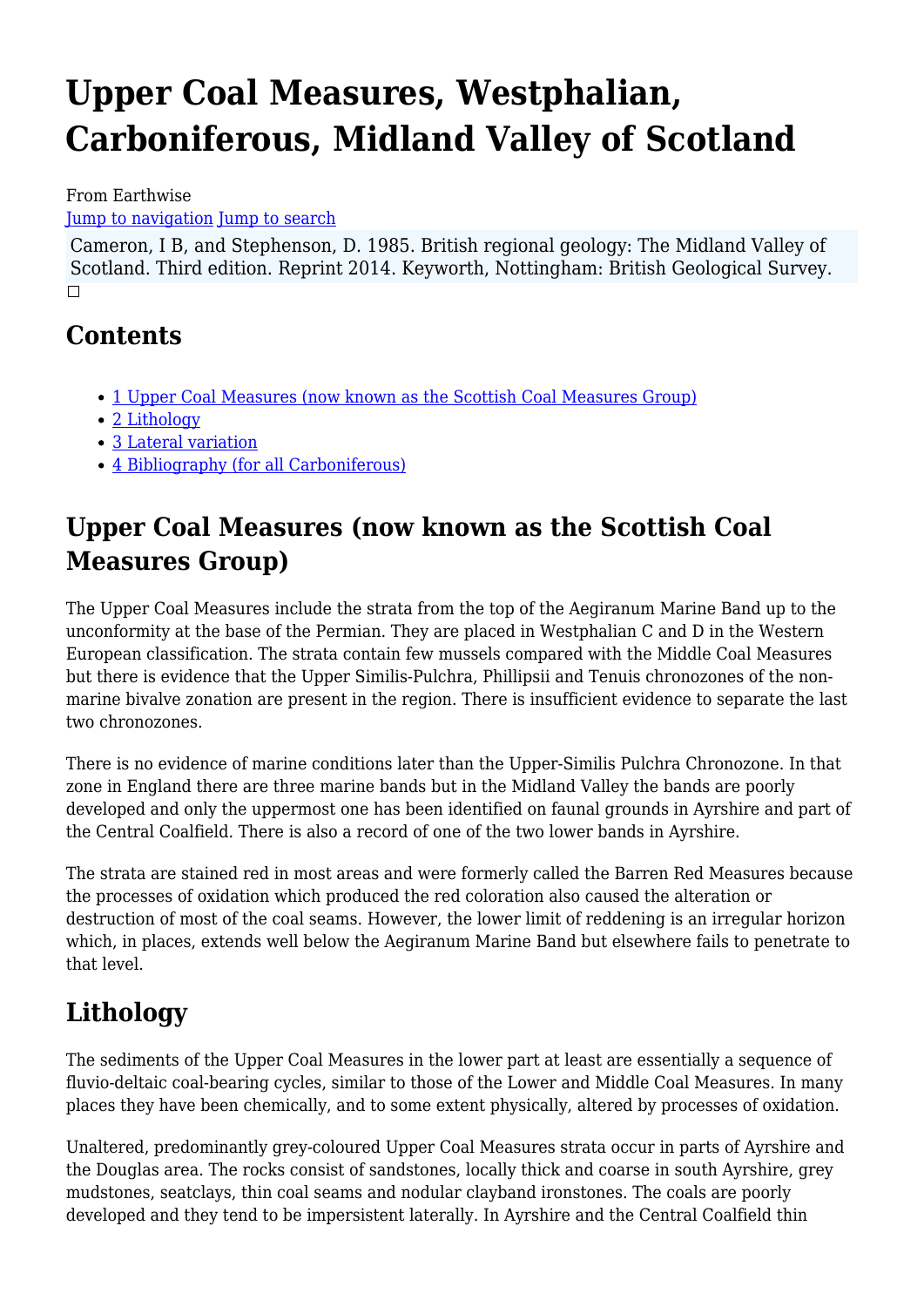bands of compact cream-coloured limestone occur and are fairly persistent. The limestones are normally less than 0.3 m thick and contain Spirorbis, ostracods, estheriids and fish fragments. The rocks are not well known because of poor exposure and a lack of borehole and mining information.

The alteration affects all rock-types to some degree. The colour of the rocks is changed mainly to red, but also in places to green, lilac or yellow. The reddening is most intense in the upper part of the sequence where about 300 m are affected, but partial oxidation penetrated deeper, facilitated in some instances by fault planes and more permeable layers. The red coloration is due to the alteration of various iron minerals to hematite.

The colour change is accompanied by a textural change in the case of the fine-grained sediments. Traces of bedding in rocks which were originally mudstones or silty mudstones become less distinct and such rocks have been described as clayrocks or marls. The bedding tends to be further obscured by an apparent brecciation which is in fact merely a colour pattern reflecting contrasting concentrations of hematite and other iron-bearing minerals. Carbonaceous material, including plant debris and rootlets in seatclays has been destroyed but impressions may be left, often with a green coloration.

Coals are altered either by transition to limestone (Mykura, 1960) or removed altogether with only a thin layer of fissile clay or ironstone remaining in the coal position. The complete removal of the coal occurs in the upper part of the reddened succession and the replacement by limestone occurs in the lower part where oxidation is not so far advanced. It is not clear whether this indicates two stages in the oxidation process or that carbonate has been introduced perhaps from the weathering of the Permian lavas.

The reddening of the strata is mainly secondary in origin but it is possible that primary red beds are also present. It is clear that where coal positions can be identified in reddened strata, the reddening must have been secondary. In Fife thick beds of clayrock, within reddened strata containing coal positions, have been described as primary red beds.

### **Lateral variation**

The thickness of the Upper Coal Measures is everywhere a residual one as the Permian lavas unconformably overlie the Upper Coal Measures in Ayrshire. The maximum thickness occurs in the Mauchline basin in Ayrshire where there are about 465 m of strata. All the Upper Coal Measures north of the Kerse Loch Fault are reddened, but in the Dalmellington area and in the Littlemill Trough the lower limit of reddening is 70 to 80 m above the Aegiranum Marine Band. The occurrence of desiccation cracks and calcareous concretions in the uppermost part of the sequence is evidence of increasing aridity.

In the Douglas area there are about 270 m of strata, mostly grey with only local reddening. Comparable thicknesses remain in Midlothian, Fife and the Central Coalfield, but the strata are mostly reddened.

### **Bibliography (for all Carboniferous)**

Belt, E. S., Freshney, E. C. and Read, W. A. 1967. Sedimentology of Carboniferous cementstone facies, British Isles and eastern Canada. J. Geol., Vol. 75, pp. 711–721.

Brand, P. J. 1977. The Fauna and Distribution Of The Queenslie Marine Band (Westphalian) In Scotland. Rep. Inst. Geol. Sci., No. 77/18.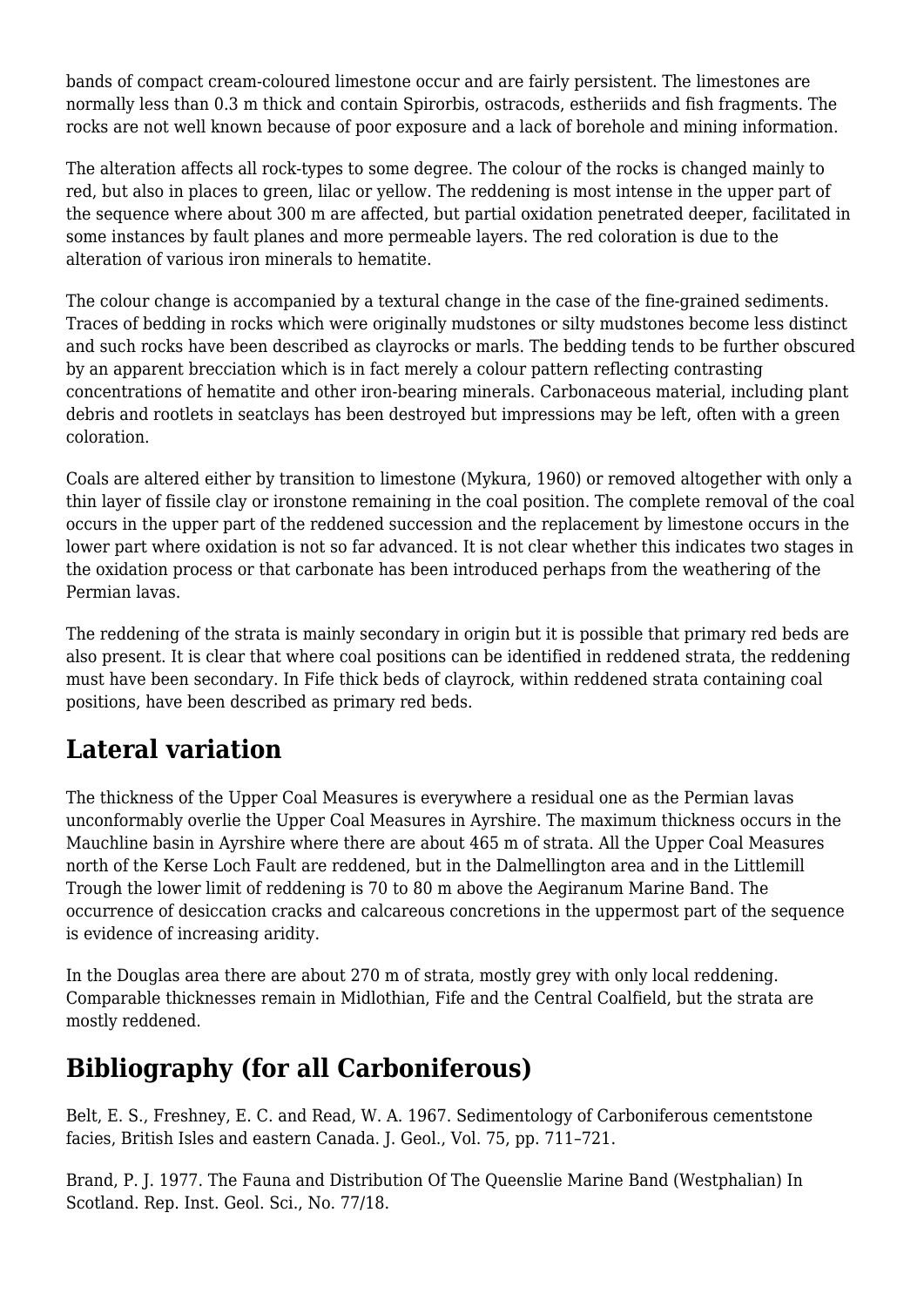Brand, P. J. 1983. Stratigraphical palaeontology of the Westphalian of the Ayrshire Coalfield, Scotland. Trans. R. Soc. Edinburgh: Earth Sci., Vol. 73, pp. 173–190.

Brand, P. J. , Armstrong, M. and Wilson, R. B. 1980. The Carboniferous strata at the Westfield Opencast Site, Fife, Scotland. Rep. Inst. Geol. Sci., No. 79/11.

Bott, M. H. P. and Johnson, G. A. L. 1967. The controlling mechanism of Carboniferous cyclic sedimentation. Q.J. Geol. Soc. London, Vol. 122, pp. 421–441.

Browne, M. A. E. 1980. Stratigraphy of the lower Calciferous Sandstone Measures in Fife. Scott. J. Geol., Vol. 16, pp. 321–328.

Currie, E. D. 1954. Scottish Carboniferous goniatites. Trans. R. Soc. Edinburgh, Vol. 62, pp. 527–602.

Davies, A. 1972. Carboniferous rocks of the Muirkirk, Gass Water and Glenmuir areas of Ayrshire. Bull. Geol. Surv. G.B., No. 40, pp. 1–49.

Davies, A. 1974. The Lower Carboniferous (Dinantian) sequence at Spilmersford, East Lothian, Scotland. Bull. Geol. Surv. G.B., No. 45, pp. 1–38.

Forsyth, I. H. 1978. The lower part of the Limestone Coal Group in the Glasgow district. Rep. Inst. Geol. Sci., No. 78/29.

Forsyth, I. H. 1979. The Lower Coal Measures of central Glasgow. Rep. Inst. Geol. Sci., No. 79/4.

Forsyth, I. H. 1982. The stratigraphy of the Upper Limestone Group (E1 and E2 stages of the Namurian) in the Glasgow district. Rep. Inst. Geol. Sci., No. 82/4.

George, T. N. 1978. Eustasy and tectonics: sedimentary rhythms and stratigraphical units in British Dinantian correlation. Proc. Yorkshire Geol. Soc., Vol. 42, pp. 229–254.

George, T. N. , Johnson, G. A. L., Mitchell, M., Prentice, J. E., Ramsbottom, W. H. C., Sevastopulo, G. D. and Wilson, R. B. 1976. A correlation of Dinantian rocks in the British Isles. Spec. Rep. Geol. Soc. London, No. 7.

Goodlet, G. A. 1957. Lithological variation in the Lower Limestone Group of the Midland Valley of Scotland. Bull. Geol. Surv. G.B., No. 12, pp. 52–65.

Greensmith, J. T. 1965. Calciferous Sandstone Series sedimentation at the eastern end of the Midland Valley of Scotland. J. Sediment. Petrol., Vol. 35, pp. 223–242.

Hill, D. 1938-41. Carboniferous rugose corals of Scotland. Palaeontogr. Soc. (Monogr.) Lumsden, G. I. 1964. The Limestone Coal Group of the Douglas Coalfield Lanarkshire. Bull. Geol. Surv. G.B., No. 21, pp. 37–71.

Hill, D. 1965. The base of the Coal Measures in the Douglas Coalfield, Lanarkshire. Bull. Geol. Surv. G.B., No. 22, pp. 80–91.

Hill, D. 1967. The Carboniferous Limestone Series of Douglas, Lanarkshire. Bull. Geol. Surv. G.B., No. 26, pp. 1–22.

Hill, D. 1967. The Upper Limestone Group and Passage Group of Douglas, Lanarkshire. Bull. Geol. Surv. G.B., No. 27, pp. 17–48.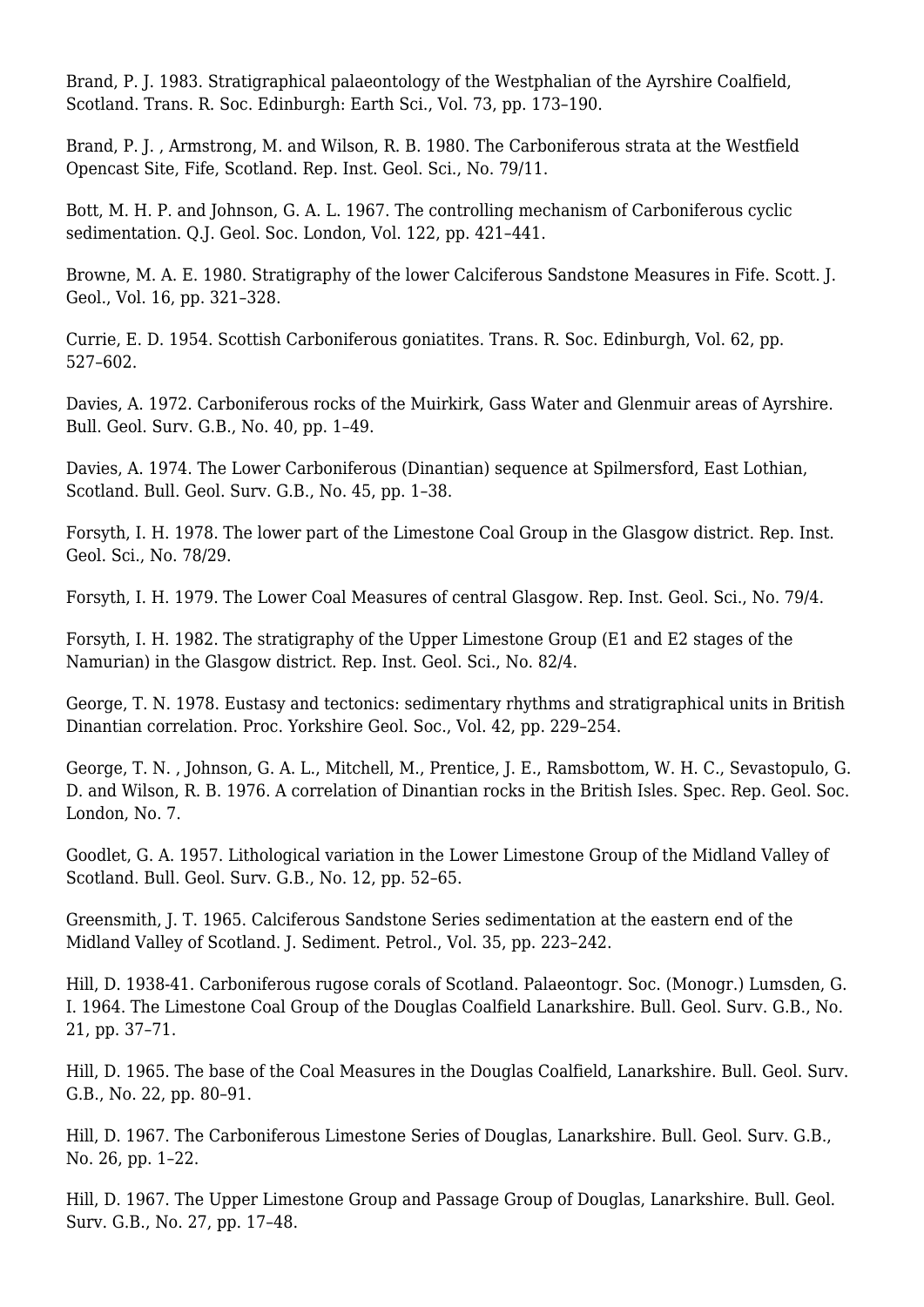Hill, D. and Calver, M. A. 1958. The stratigraphy and palaeontology of the Coal Measures of the Douglas Coalfield. Bull. Geol. Surv. G.B., No. 15, pp. 32–70.

Hill, D. and Wilson, R. B. 1978. Stratigraphical classification of the Carboniferous succession of central Scotland. C.R. 8e Congr. Int. Stratigr. Geol. Carbonif., Vol. 2, pp. 27–36.

McLean, A. C. and Deegan, C. E. 1976. A synthesis of the solid geology of the Firth of Clyde region In McLean, A. C. and Deegan, C. E. (editors). The solid geology of the Clyde sheet (55°N/6°W). Rep. Inst. Geol. Sci., No. 78/9.

Monro, S. K., Loughnan, F. C. and Walker, M. C. 1983. The Ayrshire bauxitic clay: an allochthonous deposit? In Residual Deposits, pp. 47–58. Wilson, R. C. L. (editor). Spec. Publ. Geol. Soc. London, No. 11.

Muir R. O. 1963. Petrography and provenance of the Millstone Grit of central Scotland. Trans. Edinburgh Geol. Soc., Vol. 19, pp. 439–485.

Mykura, W. 1960. The replacement of coal by limestone and the reddening of Coal Measures in the Ayrshire Coalfield. Bull. Geol. Surv. G.B., No. 16, pp. 69–109.

Mykura, W. 1967. The Upper Carboniferous rocks of south-west Ayrshire. Bull. Geol. Surv. G.B., No. 26, pp. 23–48.

Neves, R., Read, W. A. and Wilson, R. B. 1965. Note on recent spore and goniatite evidence from the Passage Group of the Scottish Upper Carboniferous succession. Scott. J. Geol., Vol. 1, pp. 185–188.

Neves, R., Gueinn, K. J., Clayton, G., Ioannides, N. S., Neville, R. S. W. and KruszeWska, K. 1973. Palynological correlations within the Lower Carboniferous of Scotland and northern England. Trans. R. Soc. Edinburgh, Vol. 69, pp. 23–70.

Ramsbottom, W. H. C. 1977. Major cycles of transgression and regression (Mesothems) in the Namurian. Proc. Yorkshire Geol. Soc., Vol. 41, pp. 261–291.

Ramsbottom, W. H. C. 1977. Correlation of the Scottish Upper Limestone Group (Namurian) with that of the North of England. Scott. J. Geol., Vol. 13, pp. 327–330.

Ramsbottom, W. H. C., Calver, M. A., Eagar, R. M. C., Hodson, F., Holliday, D. W., Stubblefield, C. J. and Wilson, R. B. 1978. A correlation of Silesian rocks in the British Isles. Spec. Rep. Geol. Soc. London, No. 10.

Read, W. A. and Dean, J. M. 1967. A quantitative study of a sequence of coal-bearing cycles in the Namurian of central Scotland, 1. Sedimentology, Vol. 9, pp. 137–156.

Read, W. A. and Cole, A. J. 1971. Some Namurian (E2) paralic sediments in central Scotland: an investigation of depositional environment and facies changes using iterative-fit trend-surface analysis. J. Geol. Soc. London, Vol. 127, pp. 137–176.

Smith, A. G., Hurley, A. M. and Briden, J. C. 1981. Phanerozoic palaeocontinental world maps. (Cambridge: Cambridge University Press.)

Thomson, M. E. 1978. IGS Studies of the geology of the Firth of Forth and its approaches. Rep. Inst. Geol. Sci., No. 77/17.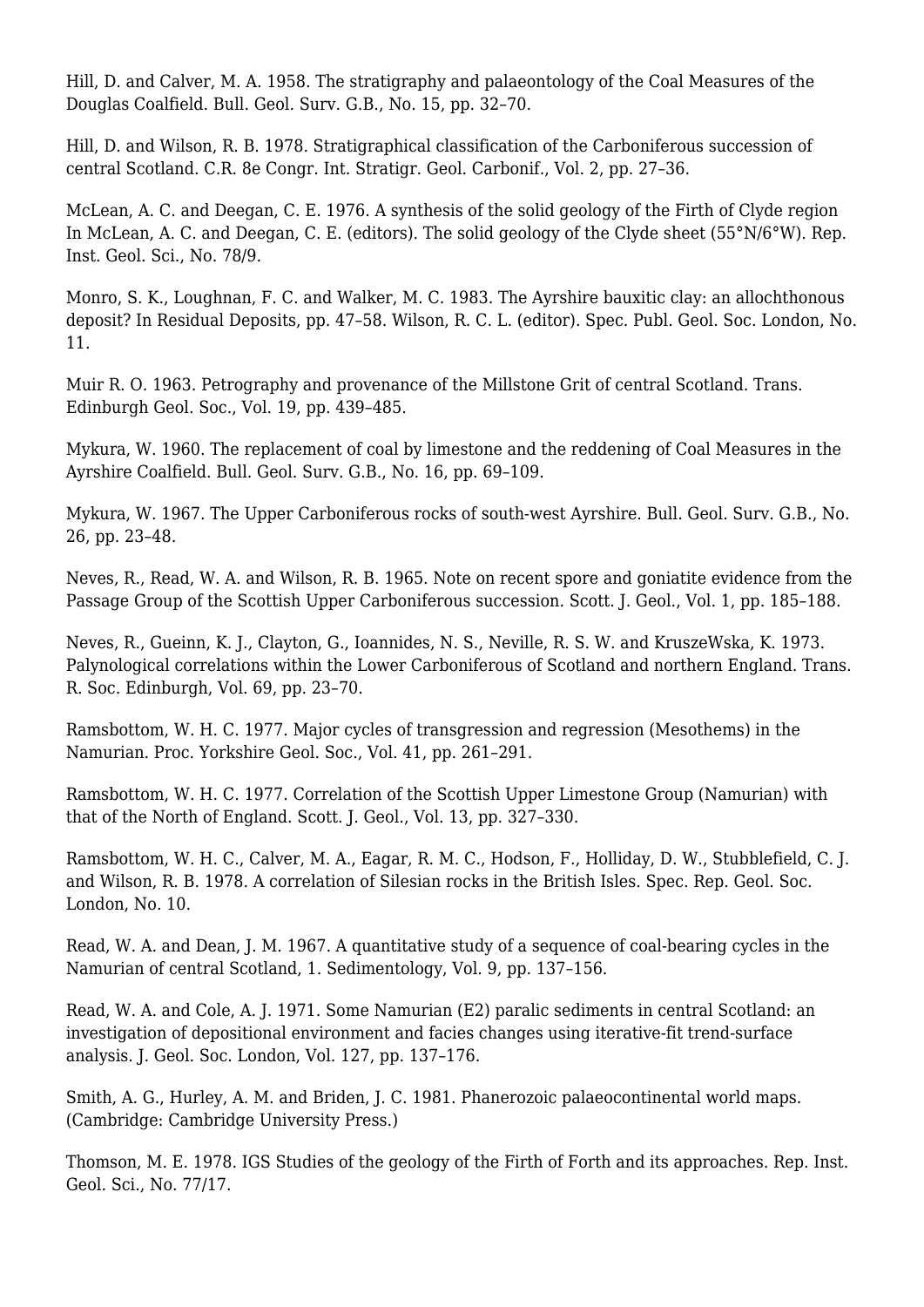Weir, J. and Leitch, D. 1936. The zonal distribution of the non-marine lamellibranchs in the Coal Measures of Scotland. Trans. R. Soc. Edinburgh, Vol. 57, pp. 697–751.

Wilson, R. B. 1966. A study of the Neilson Shell Bed, a Scottish Lower Carboniferous marine shale. Bull. Geol. Surv. G.B., No. 24, pp. 105–128.

Wilson, R. B. 1967. A study of some Namurian marine faunas of central Scotland. Trans. R. Soc. Edinburgh, Vol. 66, pp. 445–490.

Wilson, R. B. 1974. A study of the Dinantian marine faunas of south-east Scotland. Bull. Geol. Surv. G.B., No. 46, pp. 35–65.

Wilson, R. B. 1979. The base of the Lower Limestone Group (Viséan) in North Ayrshire. Scott. J. Geol., Vol. 15, pp. 313–319.

Wilson, R. B. 1983. Note on the correlation of the Upper Limestone Group (Namurian) in south Ayrshire. Scott. J. Geol., Vol. 19, pp. 183–188.

#### Retrieved from

'[http://earthwise.bgs.ac.uk/index.php?title=Upper\\_Coal\\_Measures,\\_Westphalian,\\_Carboniferous,\\_Mi](http://earthwise.bgs.ac.uk/index.php?title=Upper_Coal_Measures,_Westphalian,_Carboniferous,_Midland_Valley_of_Scotland&oldid=34729) dland Valley of Scotland&oldid=34729' [Category](http://earthwise.bgs.ac.uk/index.php/Special:Categories):

• [Midland Valley of Scotland](http://earthwise.bgs.ac.uk/index.php/Category:Midland_Valley_of_Scotland)

### **Navigation menu**

#### **Personal tools**

- Not logged in
- [Talk](http://earthwise.bgs.ac.uk/index.php/Special:MyTalk)
- [Contributions](http://earthwise.bgs.ac.uk/index.php/Special:MyContributions)
- [Log in](http://earthwise.bgs.ac.uk/index.php?title=Special:UserLogin&returnto=Upper+Coal+Measures%2C+Westphalian%2C+Carboniferous%2C+Midland+Valley+of+Scotland&returntoquery=action%3Dmpdf)
- [Request account](http://earthwise.bgs.ac.uk/index.php/Special:RequestAccount)

#### **Namespaces**

- [Page](http://earthwise.bgs.ac.uk/index.php/Upper_Coal_Measures,_Westphalian,_Carboniferous,_Midland_Valley_of_Scotland)
- [Discussion](http://earthwise.bgs.ac.uk/index.php?title=Talk:Upper_Coal_Measures,_Westphalian,_Carboniferous,_Midland_Valley_of_Scotland&action=edit&redlink=1)

 $\Box$ 

#### **Variants**

#### **Views**

- [Read](http://earthwise.bgs.ac.uk/index.php/Upper_Coal_Measures,_Westphalian,_Carboniferous,_Midland_Valley_of_Scotland)
- [Edit](http://earthwise.bgs.ac.uk/index.php?title=Upper_Coal_Measures,_Westphalian,_Carboniferous,_Midland_Valley_of_Scotland&action=edit)
- [View history](http://earthwise.bgs.ac.uk/index.php?title=Upper_Coal_Measures,_Westphalian,_Carboniferous,_Midland_Valley_of_Scotland&action=history)
- [PDF Export](http://earthwise.bgs.ac.uk/index.php?title=Upper_Coal_Measures,_Westphalian,_Carboniferous,_Midland_Valley_of_Scotland&action=mpdf)